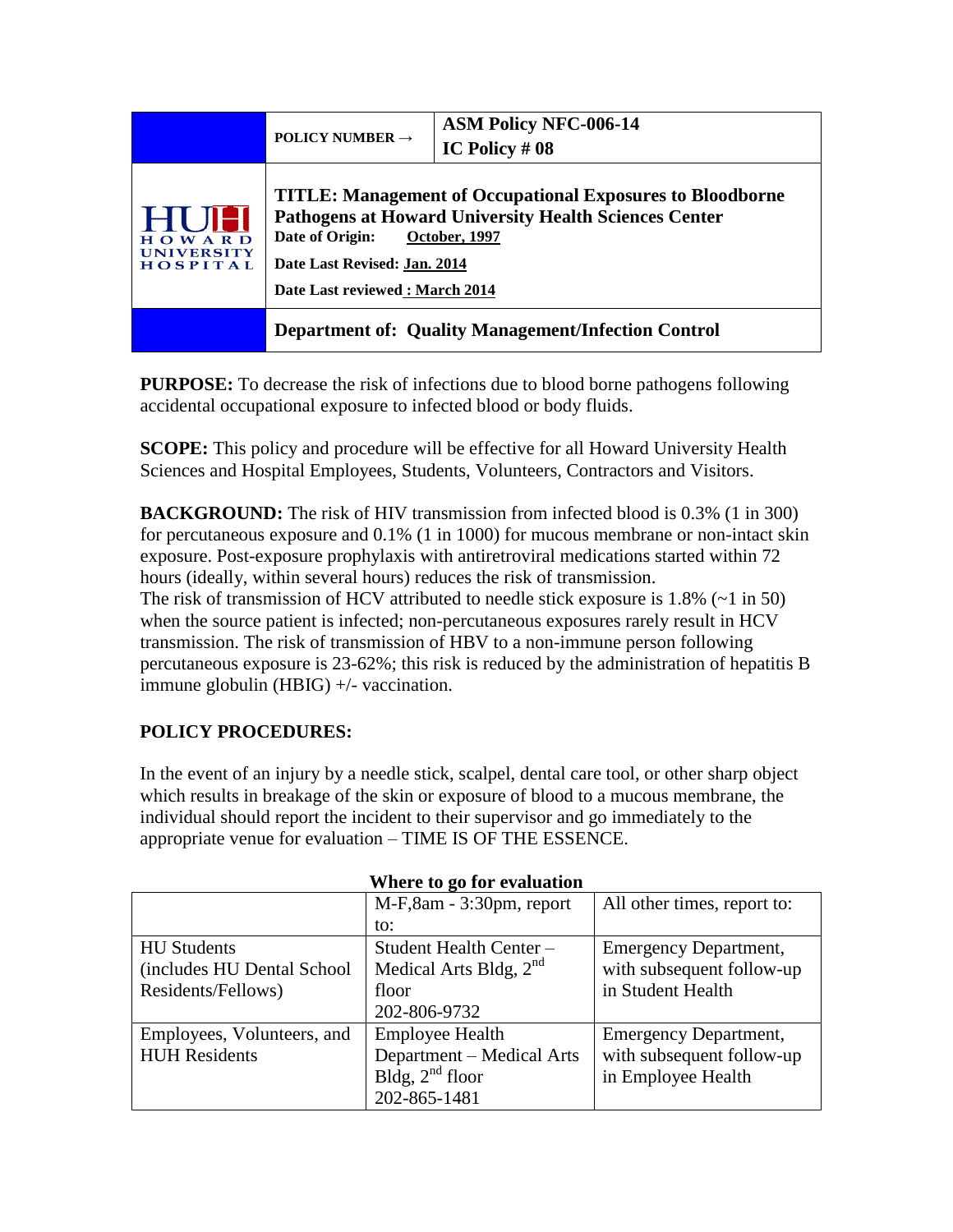| Contractors, Visiting      | <b>HUH</b> Emergency         | <b>Emergency Department.</b> |
|----------------------------|------------------------------|------------------------------|
| Students & Residents       | Department                   | Follow-up in Employee        |
|                            | 202-865-1141                 | Health the next business     |
|                            |                              | day                          |
| HUHSC personnel on         | Nearest Emergency Room,      | Nearest ER, UCC, or OHS.     |
| rotation or other approved | <b>Urgent Care Center or</b> | Follow-up in SHC or EHU      |
| business external to       | <b>Occupational Health</b>   | the next business day        |
| HU/HUH                     | Service                      |                              |

The Healthcare Provider will document in the clinical record the specific type of injury, the location where the injury occurred, how the injury occurred, and any significant medical information on the particular patient involved. The provider should review the exposed individual's records to ascertain his/her hepatitis B, tetanus, and other pertinent vaccination statuses.

**For Student Health Providers:** The medical record must document that an "Occupational Exposure" with a sharps instrument has occurred. Any prescriptions, referrals, and laboratory work requests that are required for the student's given occupational incident should have the appropriate ICD-9 code (E  $920_{--}$  - see below) in order to facilitate prompt coverage/payment. The Summit America Insurance Company has made provisions to cover the immediate treatment for all pathogen exposures to Health Sciences students.

- E 920.3 ~Piercing Injury with knife, sword/dagger
- E 920.4 ~Piercing injury with other hand tools
- E 920.5 ~Piercing injury with hypodermic needle
- E 920.8 ~Piercing injury with cutting and piercing instruments such as broken glass, dart, edge of stiff paper, nail, splinter, plant thorn, tin can lid

The exposed individual will be counseled about HIV and hepatitis B/C infections and offered combination antiretroviral therapy, if appropriate. His/her consent or refusal of treatment should be documented in the medical record. In addition, appropriate laboratory work should be ordered on the exposed individual and source patient as outlined below.

## **Laboratory Schedule for exposed individual**

Baseline Labs Pregnancy test (if female) HIV Elisa (confirmatory Western Blot will be performed if positive) Hep B surface antigen and antibody (HBsAg and HBsAb) Hepatitis C antibody CBC and Chem 12

Six week Labs HIV Elisa (HIV PCR if HIV-positive source) Hepatitis C antibody (HCV RNA if HCV-positive source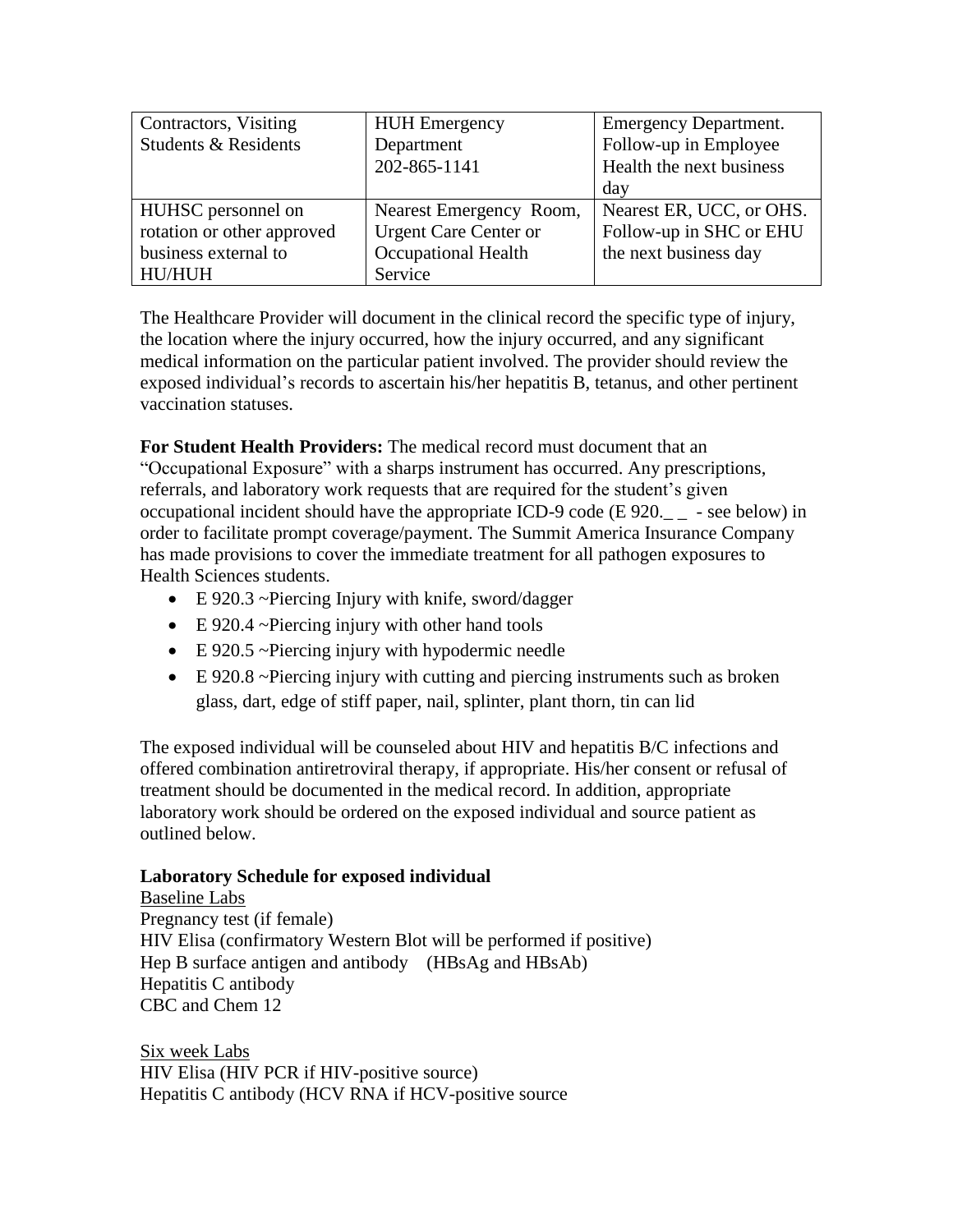### CBC and Chem 12

Three Month Labs HIV Elisa Hepatitis C Ab

Six Month Labs HIV Elisa Hepatitis C Ab Liver function tests (If HCV positive source)

Twelve Month Labs HIV Elisa (if HIV/HCV co-infected source)

### **Baseline laboratory tests to be performed on source patient**

- STAT Rapid HIV Elisa (Confirmatory Western Blot will be performed if Elisa is positive)
- HIV Viral Load and genotype (if known HIV positive or recent infection suspected)
- Hepatitis C Antibody
- Hepatitis C viral load (if known Hepatitis C positive or recent infection suspected)
- Hepatitis B s Antigen
- Hepatitis B e Antigen (if known Hepatitis B positive)
- Liver function tests (if hepatitis B or C positive)

## **Post-exposure prophylaxis**

Exposed individuals should be offered antiretroviral therapy as post-exposure prophylaxis (PEP) if they present within the first 72 hours after exposure. PEP should be offered as soon as possible. The emergency department will provide enough PEP medications to last until the individual can be evaluated in student or employee health. Recommended PEP regimen if source patient unknown and exposed patient with no significant co-morbidities:

Truvada (combination of tenofovir 300mg + emtricitibine 200mg) 1 tab PO daily

#### + Raltegravir 400mg PO bid

### **Infectious Diseases (ID) consultations should be sought in the following scenarios:**

- Source patient is known to be infected with HIV or viral hepatitis
- $\bullet$  >36 hours have elapsed from time of exposure to clinical evaluation
- Exposed individual is pregnant (should also be referred to Ob/Gyn)
- Exposed individual with any significant co-morbidities, such as kidney disease
- Alternative PEP regimen is desired
- By request of exposed individual or healthcare provider

## **Reporting**